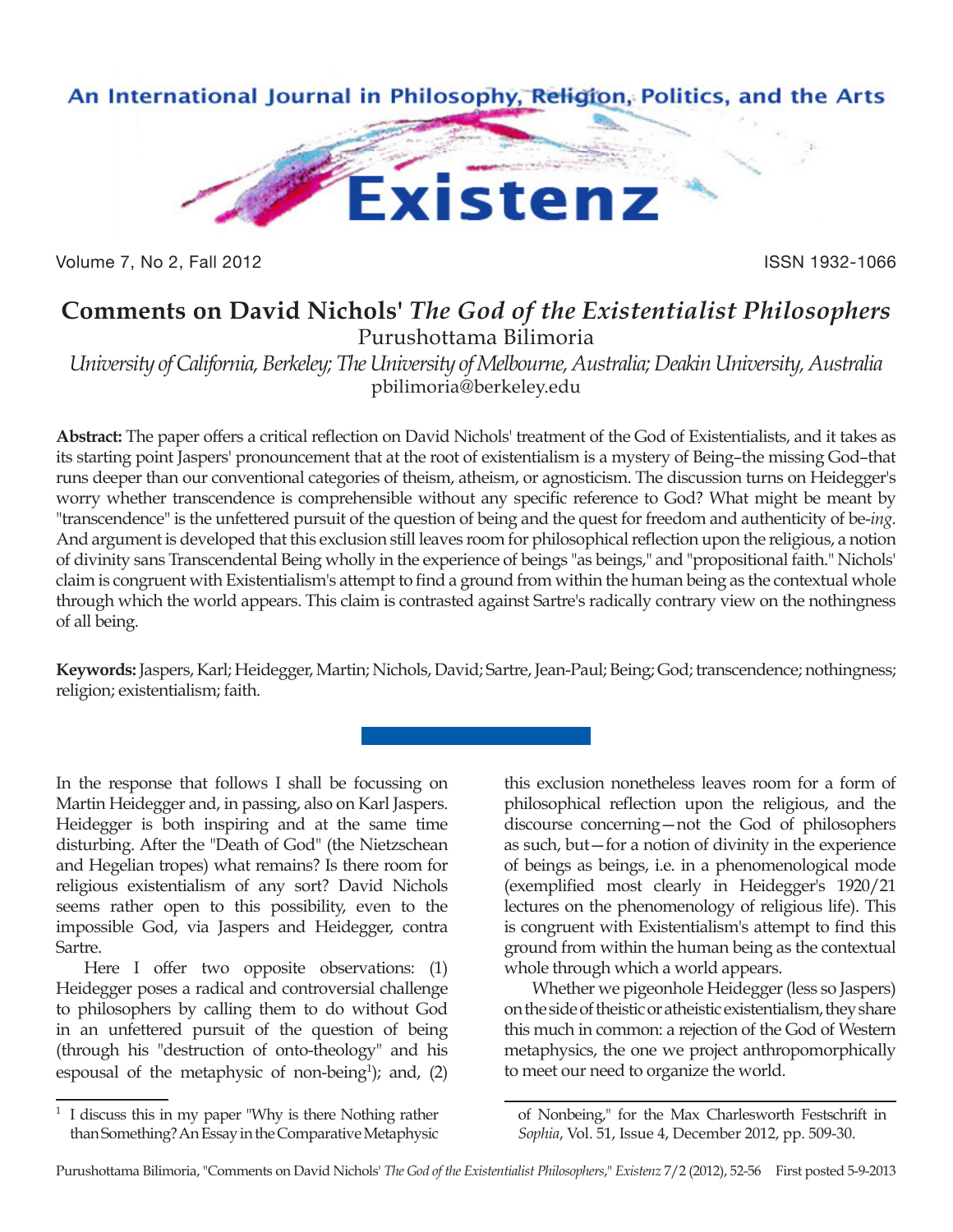Heidegger's *Letter on Humanism* (1946) invites us to reconsider the divine in light of an ontological difference between Being and beings. Both Jaspers and Heidegger take their theological cues from the standpoint of the unknown God (Jaspers coined this cipher) where God necessarily remains hidden, a self-concealing source for all appearances. For this an ecstatic quest for the concept of "God" in the description of human existence, and more generally our experience of presence and absence, is argued for. And this is a contrast to the approach that pivots our experience on tragedy, absurdity, meaningless, *Angst*; though we might add: the quest may begin here but need not end here. "The poet or mythmaker supplies us with the earliest responses to wonder by describing the essences as deities." Textual history of a few non-Western traditions might underscore that better.

The other day we saw that process occurring with the myth and unsettling cipher of *Tama* in early Japanese religious history, and I cited the  $10<sup>th</sup>$  mandala of *RigVeda* (see p. 20 above). Aristotle points to only to reject—the same, Manichean mythologies. Likewise Plato, who is more sympathetic: hence Nichols' astute remark (p. 40 above):

We must still hold Plato and Aristotle responsible for the ways in which they send the western tradition down the path of the God of metaphysics. But they deserve credit all the same for retaining a sense of self-concealment that mirrors the primordial religious experience. They recognize that beings have a way of hiding, camouflaged by their everyday appearances, until such time as their mysteriousness once again renews itself for us.

This insight is there also in Paul's sermon at the Areopagus where, Stoics in attendance, he associates the gospel with the Athenians' altar to the unknown god.2 Think of the "Unknown God" in Dinonysius of Aeropagite, and apophatically hidden in the sermons of the early Church fathers, right to the Trinitarian vision and Byzantinian theology.

What I take as a highlight from the section on Jaspers is the insight that "at the root of existentialism is a mystery of Being that runs deeper than conventional categories of theism, atheism, or for that matter agnosticism" (see page 40 above), and that the tragic effort to break asunder the bonds of our current meaning structure, and thereby welcome transcendence, amounts to a yearning for deliverance (*ABA* 42). The time may come for a civilization when tragic knowledge no longer suffices as the ultimate expression of deliverance (*ABA* 37). This explains why world saviors like Jesus or the Buddha offer messages of universal salvation for humanity.

How specific is Heidegger about the divine? Nichols has a response drawing on Heidegger's apophatic-hermeneutical approach and in the notion of "clearing": *Es gibt* (it gives, giving). Nichols asserts that Heidegger claims that only from the grace of this opening of a world for us can we have an exceptional meeting with "God or the gods." I wish to look elsewhere in Heidegger. In early 1919, Martin Heidegger wrote to Engelbert Krebs, a Catholic priest and family friend, distancing himself from the Catholic faith of his youth. He no longer wished to be thought of as a Catholic philosopher but simply as a philosopher, free to pursue his philosophical research unfettered by "extra-philosophical allegiances." And so he did. Still, the influence of Luther in the genesis of *Being and Time* (1919-23) has already been well documented, especially in Otto Pöggler's biographical sketch. So he sets about destructing theism in the metaphysical mode—the piety of Greek philosophy and of Hellenized Christianity analyzed as onto-theology.

Here I like tot cite from Russell Matheson: "Theism in its 'metaphysical' mode is, on this analysis, distinctive for being at once a religious and a philosophical stance: it gives theological form to a particular interpretation of being, and philosophical form to a particular interpretation of God."3 In fact, Heidegger eventually came to define the dominant tradition of Western metaphysics in terms of its coordination of the question of being and the question of God. For this reason, Heidegger takes the word "God," when it is used in the Western metaphysical tradition, to stand not merely for one being among others but as shorthand for a particular interpretation of being: in its various articulations the concept speaks not only of a particular being but of the nature of being as such. God, conceived as the highest being, represents the paradigm and measure of all beings; God, conceived as the first cause, represents the ground of all being, that which accounts for the totality of what is. $4$  Of course Heidegger is

<sup>2</sup> Herbert May and Bruce M. Metzger, eds., *The Oxford Annotated Bible with Apocrypha, Revised Standard Version*, New York: Oxford UP, 1973, Acts 17:18, pp. 22-3. [Henceforth cited as *ABA*]

<sup>3</sup> Matheson Russell, "Phenomenology and Theology: Situating Heidegger's Philosophy of Religion," in *Sophia*, Vol. 50, Issue 4, December 2011, pp. 641-55, here p. 644.

<sup>4</sup> See Martin Heidegger, *Basic Problems of Phenomenology*,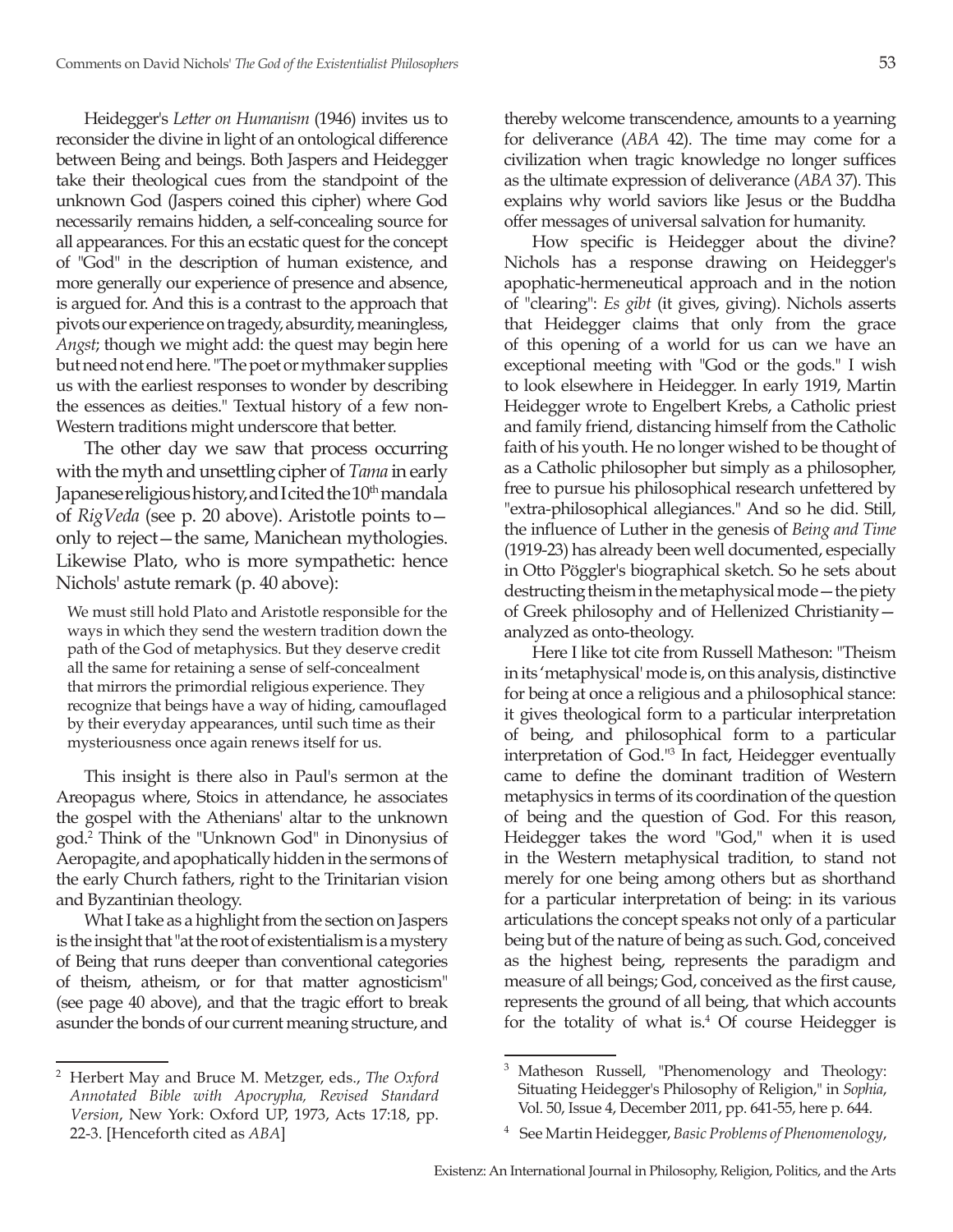critical of the Western logocentric obsession with being as the ever-given presence—at the expense rather of the *complementum possibilitatis* of non-being qua Nothingness, as the condition for the possibility of being; hence the impossible.

That highest object of thought is only a dream, an illusion—not necessarily because there is no God, but because the desire to contemplate the absolute, to achieve absolute knowledge, is a chimera and an idol. More than an idol, it is what Heidegger describes, with echoes of Marx, as a "lulling narcotic."5

That is to say, the positing of God as the Archimedean point over against the apparent, the historical, the changing, is seen by Heidegger quite simply as a pseudo- solution and a dead end to the question of the meaning of being. Nor is it ontologically illuminating to trace that which exists back to a first cause:

If we are to understand the problem of Being, our first philosophical step consists in not µῦθόν τινα διηγεῖσθαι, in not 'telling a story'—that is to say, in not defining entities as entities by tracing them back in their origin to some other entities, as if Being had the character of some possible entity.<sup>6</sup>

God, in short, is nothing more than a Sunday School answer to the most vexing and profound question the Western philosophical tradition has even had the temerity to pose: Why is there something rather than Nothing (but never its converse). Nonetheless, because of its association with such a venerable tradition of philosophical inquiry, not to mention the half-truths that it unwittingly bears within it, it is an answer that cannot be set to one side without first subjecting it to a careful de(con)struction, in the historical narratives we have come to inherit since the Greek-Judaeo-Christian triangulation of the question of being. Heidegger's destruction of the history of ontology—as opposed to the simple narration of that history—thus ultimately rests on the supposition that the thinking of being must be freed from the concept of God if it is to be authentic, i.e. if it is

trans. Albert Hofstadter, Bloomington, IN: Indiana University Press 1982, pp. 29, 81, 148.

to look existence in the face without taking flight.

Heidegger then sets about constructing what might be described as a philosophy of religion, namely in his work as a phenomenologist of primitive Christian faith. This is a mode of philosophical reflection carried out within the methodological abstention that suspends any judgments concerning the existence of God. And yet, by means of this theological *epoché*, Heidegger is able to embark on a project of phenomenological interpretation that seeks to shed light on the character of Christian faith, albeit not on religious experience in general.

According to Heidegger, Nietzsche's adage "God is dead" brings to philosophical awareness a profound event that has occurred and is occurring in the history of the West; and his interpretation of this famous word of Nietzsche becomes, from the mid-1930s, a persistent reference point for his discussions of the contemporary age as well as his discussions of the task of thinking. It points the way to the properly philosophical mode of being and thinking.7 Yet, for all this—and in contradistinction to Nietzsche—Heidegger steadfastly refuses to tell us whether or not to believe in God. Qua philosopher, Heidegger steadfastly abstains from pronouncing on the question of God; and this means abstaining from any kind of doxastic stance, whether it be positive (God exists), negative (God does not exist) or undecided (I do not know whether God exists). Heidegger's philosophy, therefore, cannot be properly described as theistic, atheistic, or for that matter agnostic (as Jaspers poignantly pointed out); it suspends all doxastic attitudes. Its atheism is methodological. This theological epoché might even be central enough to Heidegger's view of philosophy for us to regard it as the decisive component of his philosophical method. In any case, the main point here is to appreciate that for Heidegger, from at least as early as 1921, such an abstention is understood to be a condition for the possibility of philosophical inquiry or thinking in his strict sense of the term.

The question arises: Is transcendence—that is characteristic of being-in-the-world—comprehensible without reference to God? Could it even be that the most profound questioning of Heidegger's own thinking is sustained by a disavowed relation to the *deus absconditus*, a divine interlocutor for whom the

<sup>5</sup> Martin Heidegger, *Phenomenological Interpretations of Aristotle*, trans. Richard Rojcewicz, Bloomington, IN: Indiana University Press 2001, p. 124. [Henceforth cited as *PIA*]

<sup>6</sup> Martin Heidegger, *Being and Time*, trans. John Macquarrie and Edward Robinson, New York and Evanston: Harper & Row 1962, p. 26.

<sup>7</sup> See Martin Heidegger, "The Word of Nietzsche: 'God is Dead,'" in *The Question Concerning Technology and Other Essays*, trans. William Lovitt, New York, NY: Harper & Row 1977, pp. 53-112.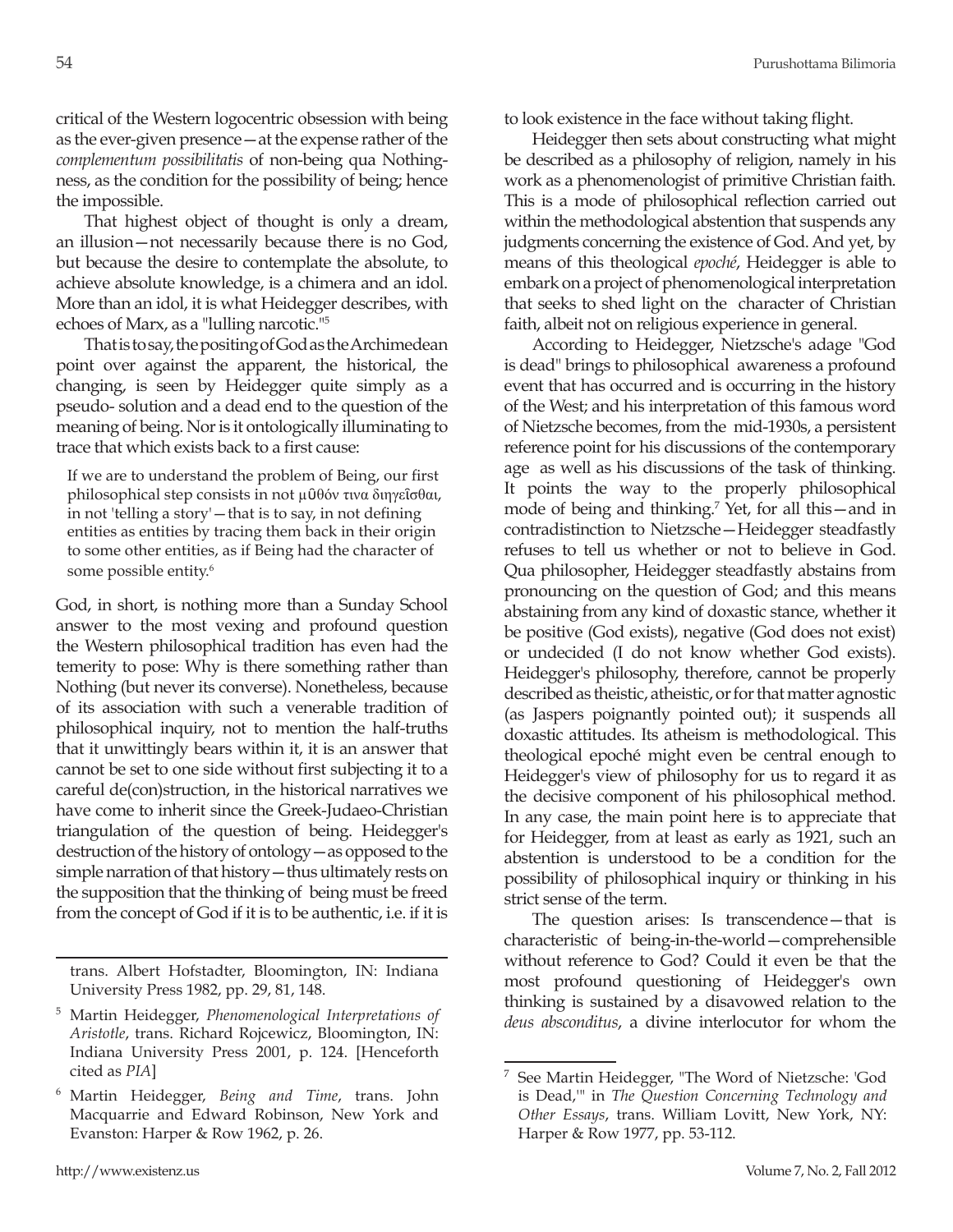"impossible possibility" of death was only ever a weak substitution? And might not remain a radical philosophical potentiality within the standpoint of what philosophers of religion today call "propositional faith" as distinct from belief despite Heidegger's relegation of faith or was it abstract belief as the mortal enemy of philosophical thought.

But faith and transcendence on which it is pivoted does not escape the chaos and snares of contingency: how could it if its non-finiteness is not affirmed? It causes disruption, dislocation and disfiguring; the Buddhist Chandrakiti ninth CE confessed to this.

The early lectures on St Paul, and on St Augustine especially, show that in the early 1920s Heidegger had not yet lost sight of the philosophical potency of the standpoint of faith. By the time of writing *Being and Time*, however, his judgment had hardened and the matter had been settled. While he clearly maintained his regard for theology and even entertained hopes for its revival as a discipline, he had reached the decisive verdict: genuine philosophy cannot take root in the soil of faith. And yet he was opposed to its polar opposite in humanism or the humanist project of the kind that the French existentialists, especially Sartre, took to. So what is the direction contemporary philosophy must follow?

Mark C. Taylor has an interesting suggestion, which I believe supplements Nichols' lessons he offers us from Heidegger:

Perfect nothingness … shadows ... neither light nor the absence of light ... origin of that which has no origin. The unnamable bears many names: origin of that which has no origin, groundless ground, abyss, freedom, imagination, creativity. For Nietzsche, the plenitude of this void is the nonplace of the birth of tragedy... [for Derrida *la différance* worked into the nonmetaphysical deconstructive theology of absence].8

The power of imagination reveals the concealment the as-yet-unearthed—at the heart of subjectivity. It is precisely in the moments of radical temporality when the subject encounters deep within its own absence that nothingness haunts subjectivity; the *deus absonditus* of Søren Kierkegaard, Martin Luther, John Calvin, and possibly Don Scotus, becomes *subjectus absconditus*; only in the next inspired moment does self-reflexivity arise, and the "something" presenced to consciousness is given representation or expression. "Every good human being is progressively becoming God"—the radical sense of the temporality of subjectivity that is the driving force towards its self-reflexivity opens the floodgates of light towards transcendence.

After God—art; after art—life; Three-in-one—One-inthree.... God is not the ground of being that forms the foundation of all beings but the figure constructed to hide the originary abyss from which everything emerges and to which all returns. While this abyss is no thing, it is not nothing—neither being nor nonbeing [Taylor's exact replication of *Rig Veda*], it is the anticipatory wake of the unfigurable that disfigures every figure as if from within. Far from simply destructive, disfiguring [I read Κρονος */ kronos*] is the condition of the possibility of creative emergence. Even when expected, emergence is surprising—without surprise, there is no novelty; without novelty, there is no creativity; without creativity, there is no life. [*AG* 345]

Within the historical perspective, the radical atheistic solution is but a small drop in the ocean, a slice within the history of human evolution (not in biological terms but in terms of the development of consciousness and the political). As Charles Taylor has shown in his monumental work,<sup>9</sup> modernity (including early stages of post-modernity) and secularism—the Age of the Secular—has a great deal to do with this; the pressure of the scientific age, the suspicious marginalization of the sacred because of the excesses of the church and Christendom, forced the post-enlightened sensibilities (in the plural) to take cover under anything but the sacred heretofore. It is a particularly Western response in the coming age of technology, the culture of techno science as Heidegger also asked. Taylor, by the way, thinks that a society would be deemed secular *qua secularity* or not, "in virtue of the conditions of experience and search for the spiritual" (*ASA* 20); and as Nichols point out rightly in my view, "whether existentialists fall into 'theistic' or 'atheistic' [or 'agnostic'] camps, they share this much in common: a rejection of the God of Western metaphysics" (see page 37 above).

Neither God nor religion is the specific preserve of the West. Whole Western academic disciplines are committed to the idea that the phenomenon called "religion" has been constitutive of the cultural and philosophic frame of the West, notwithstanding the different moments through which a certain metaphysical continuity has been manifest: the Greek (*onto*-), the

<sup>8</sup> Mark C. Taylor, *After God*, Chicago, IL: University of Chicago Press 2007, p. 121. [Henceforth cited as *AG*]

<sup>9</sup> Charles Taylor, *A Secular Age*, Cambridge, MA: Belknap Press of Harvard University Press, 2007. Henceforth cited as *ASA*]